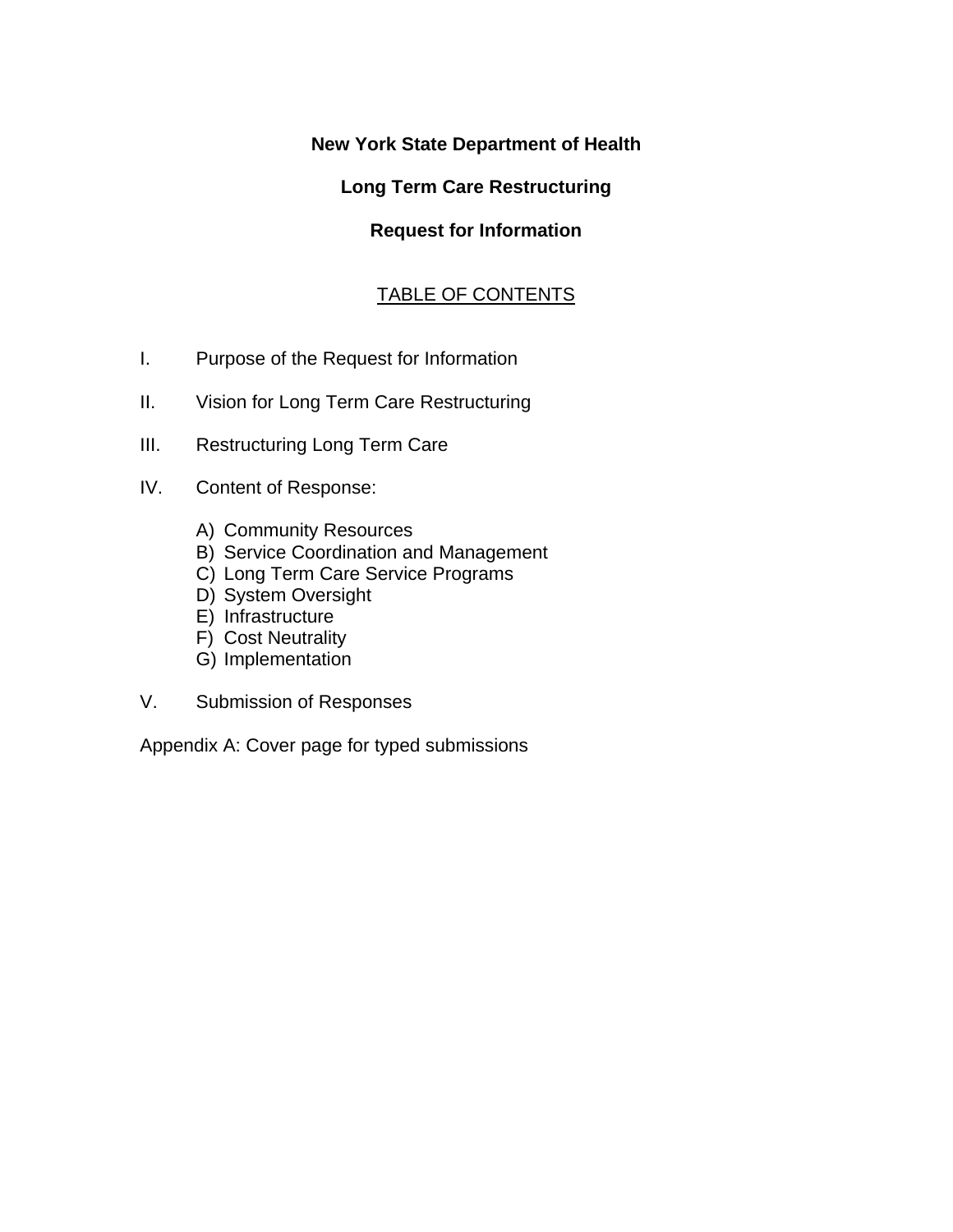## **New York State Department of Health**

## **Long Term Care Restructuring**

### **Request for Information**

## **I. Purpose of the Request for Information (RFI)**

The purpose of this RFI is to gather information from interested parties statewide that will be used in the construct of a new, restructured long term care system in New York State. The framework of this system will be an 1115 Medicaid waiver request to the Centers for Medicare and Medicaid Services (CMS). CMS has the authority to approve experimental or demonstration projects which are judged to assist in promoting the objectives of the Medicaid Program.

Much of the information gathered for this RFI has come from stakeholder input gathered through listening forums, and previously released RFI's as well as the recommendations of the Governor's Health Care Reform Working Group issued in January 2004 and available for review at [http://www.nyhealth.gov](http://www.nyhealth.gov/) [Click Long Term Care tab]. This information, coupled with Governor Pataki's initiative to plan for the needs of New Yorkers, has led to the effort to rebalance the long term care system in New York State to better meet the needs of any New Yorker in need of long term care. A federal waiver will provide New York State with the flexibility to provide services not typically covered by Medicaid and waive certain federal requirements.

This RFI is one part of a larger ongoing process. In addition to the release of this RFI, there are numerous technical working groups that will be established to focus on areas not addressed in this RFI. The areas to be addressed will include such topics as assessment and fiscal considerations. The discussions and analysis of the findings from this RFI and the technical working groups will play a vital role in the final development and design of the waiver.

We are seeking your input as to how you would envision a restructured and rebalanced long term care system operating **in your region and/or with your constituents**. Please respond to the questions bearing in mind the information which is provided in the sections below.

### **II. The Vision for LTC Restructuring**

The restructured and rebalanced long term care system will be accessible, coordinated and person-centered. The system will support self determination; promote personal responsibility; provide services that meet consumer needs; provide quality care; as well as ensure accountability, efficiency and affordability.

Given the current system, the increasing number and needs of the disabled child and adult populations, and the projected growth of the aged population, the need for long term care reform is an absolute necessity.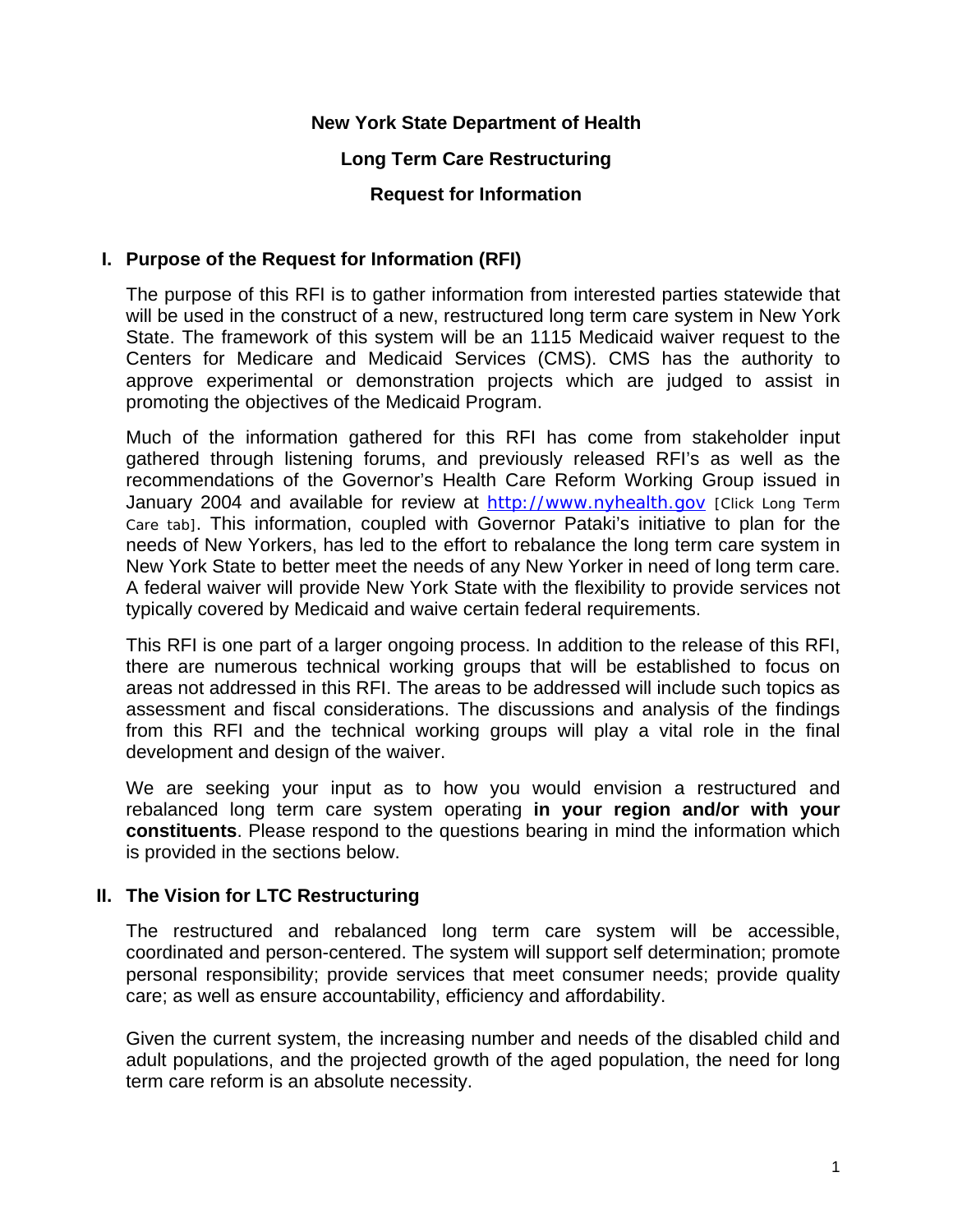Based on earlier feedback from stakeholders we learned that:

Public Education: New Yorkers must be educated on the impact of the future demand for and cost of an effective long term care system.

Personal Responsibility: New Yorkers must assume more personal responsibility for the planning and financing of their long term care needs.

Realignment and Better Coordination of Funding: Commercial, public and private funding in the long term care system must be realigned and better coordinated.

Workforce Development: Current long term care staffing shortages must be addressed and the workforce developed to meet the anticipated need for services over the next several decades.

Regional / local flexibility: Any redesign of the long term care system must be done in a way to afford regional and/or local flexibility in administering services and programs.

## **III. Restructuring Long Term Care**

The Governor's Health Care Reform Working Group made numerous recommendations to the Governor to begin the process of restructuring the current long term care system. These recommendations included eligibility reform, a statewide Point of Entry (POE), the development and implementation of a Medicaid waiver, as well as a comprehensive list of long term care services available under the waiver construct. These recommendations are discussed below.

With enactment of the Federal Deficit Reduction Act of 2005 and conforming State legislation, many current loopholes regarding Medicaid eligibility are being modified or closed. Accordingly, individuals will be encouraged to assume financial responsibility for their long term care.

The POE system being developed by the New York State Office for Aging and NYSDOH will be an integral part of the restructuring initiative. In its beginning phase the POE will ensure the availability of comprehensive information about appropriate long term care services through objective information, screening and assistance. When fully implemented, the POE will serve all New Yorkers regardless of payment source and will include assessment, case management and other functions envisioned by the Governor's Working Group Report.

Having reviewed other waiver options, NYSDOH will pursue a statewide 1115 waiver rather than a 1915(c) waiver as it provides for the following:

• **The flexibility to allow a state to test and evaluate new health care policies.** An 1115 waiver will enable persons of all ages and disabilities in need of long term care to be included in the waiver, regardless of their eligibility for nursing home care. This waiver subsumes existing NYSDOH 1915(c) waiver programs including the Long Term Home Health Care Program, Care At Home and Traumatic Brain Injury waivers, as well as the soon to be implemented Nursing Home Transition and Diversion waiver with Medicaid State Plan Services. The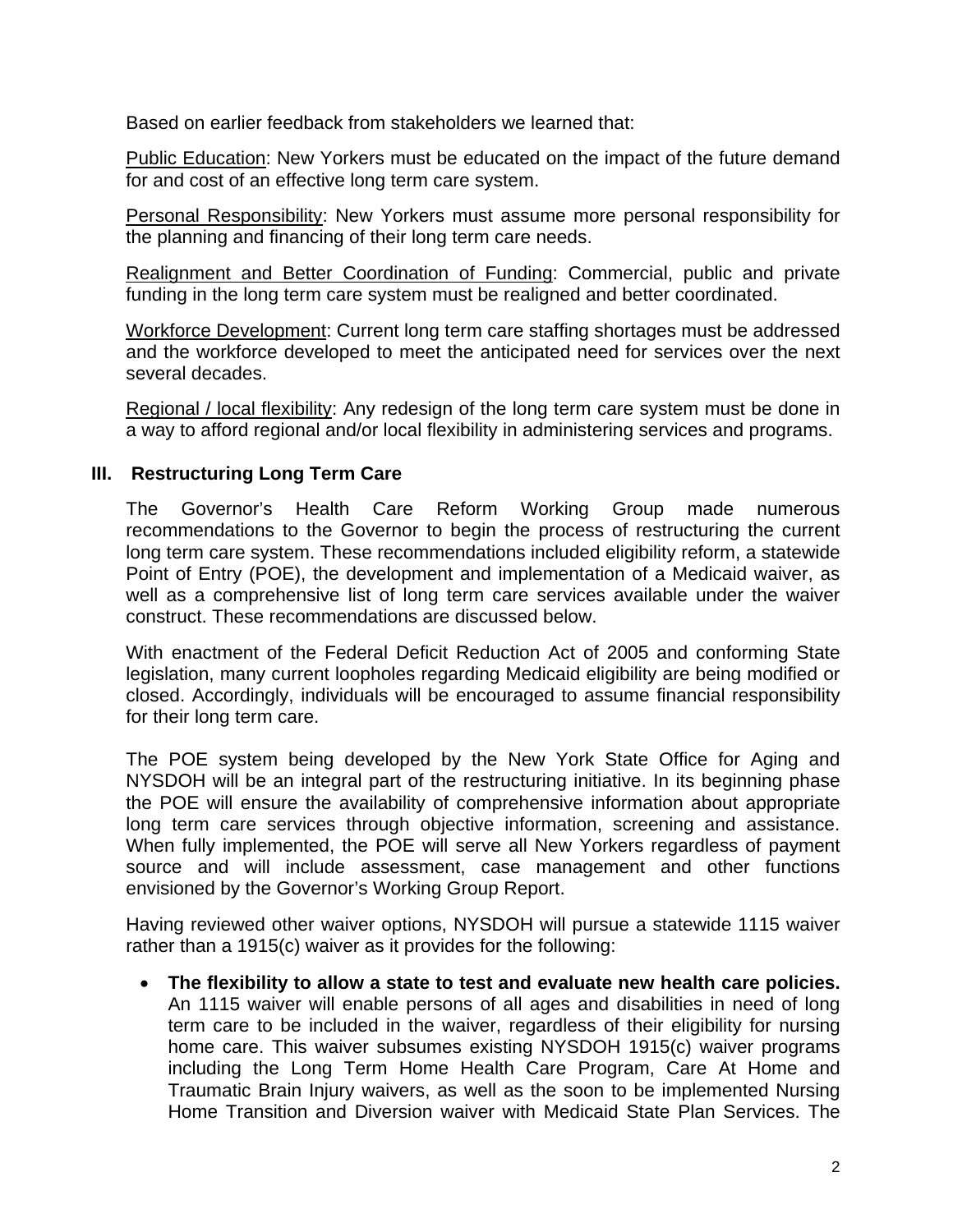Office of Mental Retardation and Developmental Disabilities and Office of Mental Health waivers will not be part of this waiver but may be amended to include necessary long term care services previously available to those waiver participants under the State Medicaid Plan.

• **The flexibility to cover services and/or populations which Medicaid typically does not cover.** As a Medicaid program, this waiver will explore the possibility of obtaining Federal Financial Participation (FFP) for non-Medicaid services to provide a limited benefit package for individuals who are not currently income eligible for Medicaid. This may provide Medicaid funding for programs and services which are now only state-funded like the Expanded In-Home Services for the Elderly Program (EISEP), care plan coordination and home delivered meals for higher income groups. This benefit will act to delay the need for more expensive long term care services thereby contributing to cost neutrality.

### • **A five year demonstration period that is subject to renewal.**

In addition to the above provisions this waiver must demonstrate and maintain cost neutrality to receive federal approval. The intent of the waiver is to develop a more efficient system that will meet growing demand, be more responsive to consumer needs and preferences, and build service infrastructure that encourages the development of a strong and responsive provider community.

The Governor's Health Care Reform Working Group interim report also included a list of service menus shown below. They include long term care services formerly available under the Medicaid State Plan but which will now be available only through the waiver construct. This framework recognizes the continued role of the services (e.g. the importance of the Consumer Directed Personal Assistance Program to individuals who wish to have more involvement in and control over their care) while placing them in the context of a more flexible but coordinated service menu. The Department recognizes that the menu of available services needs to be comprehensive so that individuals with a range of needs can be served appropriately.

#### • **Current Medicaid State Plan Services**

The service menu will include long term care services available under the Medicaid State Plan but which will now be available only through the new waiver construct. The State Plan services to be accessed only through the waiver construct are:

*Private Duty Nursing, Certified Home Health Agency Services (long term), Nursing Facility Services, Adult Day Health Care, Personal Care Services, Consumer Directed Personal Assistance Program, Assisted Living Program, Personal Emergency Response Services* 

#### • **Home and Community Based Services**

The menu may also include services available under existing Home and Community Based Services waivers (1915(c)) to the extent such services are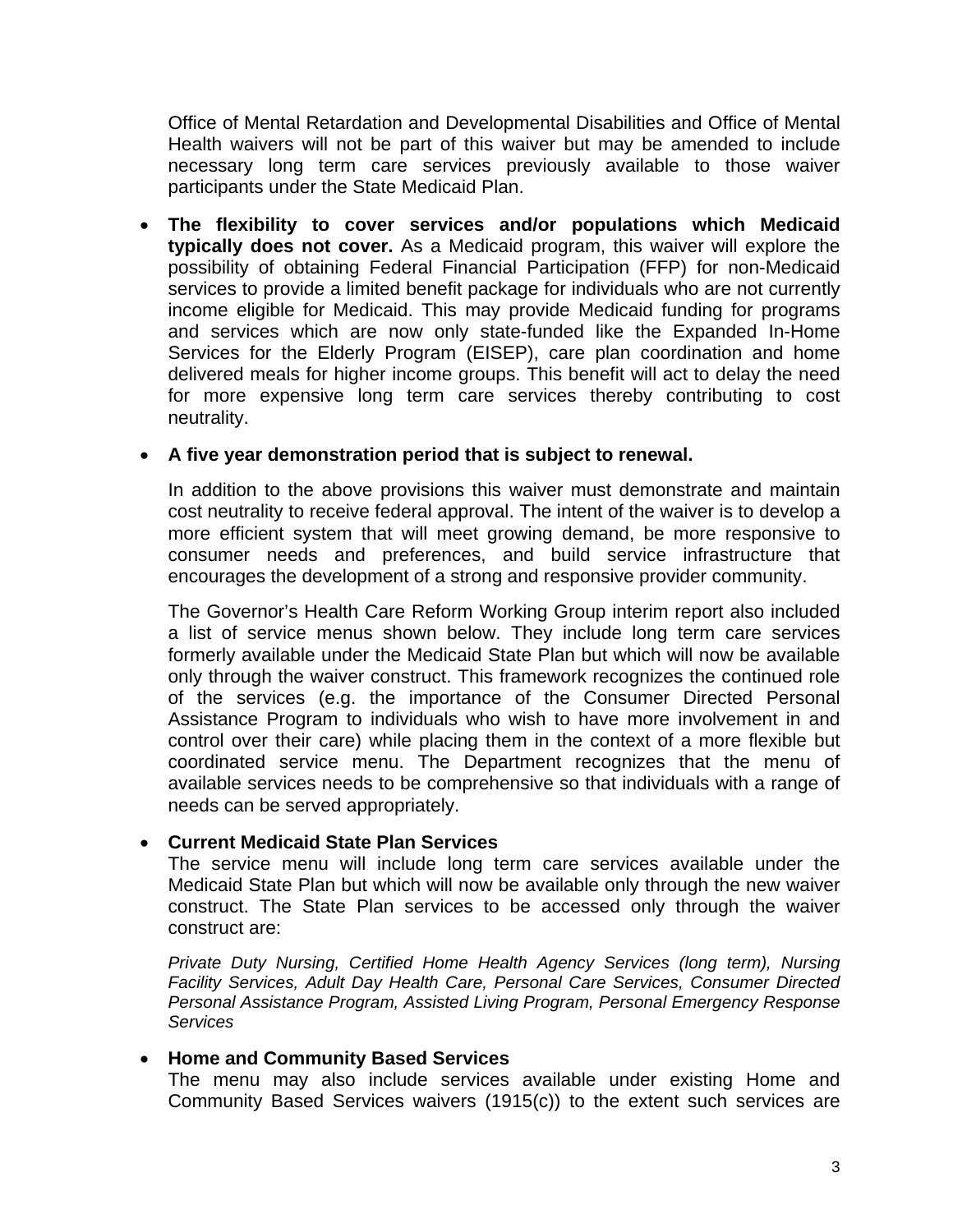appropriate. These waiver programs – the Long Term Home Health Care Program, Care at Home and Traumatic Brain Injury waivers -- will be subsumed under the new construct. Services included in these existing waivers include:

*Social Day Care, Community Integration Counseling, Behavioral Management, Home and Community Support Services, Independent Living Skills Training, Moving Assistance, Nutritional Counseling (dietician), Home Delivered Meals, Respite, Medical Social Work, Respiratory Therapy, Home Adaptations & Maintenance, Structured Day Program, Special Medical Equipment and Supplies* 

#### • **Acute Care Services**

While Medicaid consumers will access long term care services under the new construct, they will continue to have access to Medicaid State Plan services to meet their acute care needs. These services are:

*Optometrists, Psychologists, Clinic Services, Durable Medical Equipment, Dental, Physical Therapy, Occupational Therapy, Therapies for Speech, Hearing and Language Disorders, Prescribed Drugs and Over the Counter (OTC) Drugs, Prosthetic/Orthotic Devices and eyeglasses, Mental Health Rehab Services, Inpatient Hospital, Targeted Case Management, Hospice Care, Transportation (Medical Only), Emergency Room Services, Physician, Lab, X-Ray, Nurse Midwives and practitioners, Family Planning, EPSDT (Early Periodic Screening Diagnostic Treatment).* 

#### • **Non-Medical Services**

Finally, the new waiver may include services that are not currently in the State's Medicaid program but could help maintain individuals in their communities and provide cost-effective substitutes for more medical-model services:

*Informal Caregiver Support, Mobility Training, Community Transition Services, and Transportation (to 1115 Waiver Services).* 

The service options put forth by the Governor's Health Care Reform Working Group include a wide-ranging menu of services from which an individual's plan of care will be designed. This plan of care will identify the services and supports that are needed by individuals to best maintain their independence at the least cost with the highest quality care. These services will enhance, but not replace, existing family and community supports. It is intended that waiver participants will use only those services they need, not the complete array available. The goal of the new waiver is to find the optimal means of achieving a person centered planning process that actively engages consumers and their informal supports, respects consumer strengths and preferences while achieving a service plan that balances individual needs with available resources.

In addition to the service menu recommendations, NYSDOH will encourage participation in the two existing models of managed long term care operating in New York State under the proposed waiver construct. These are the Programs of All-Inclusive Care for the Elderly (PACE) and Partially Capitated Programs. The Department is also working on new program models that will combine managed long term care with Medicaid. As noted by the Governor's Health Care Reform Working Group, Medicaid managed care plans may eventually see those plans amended to include long term care services.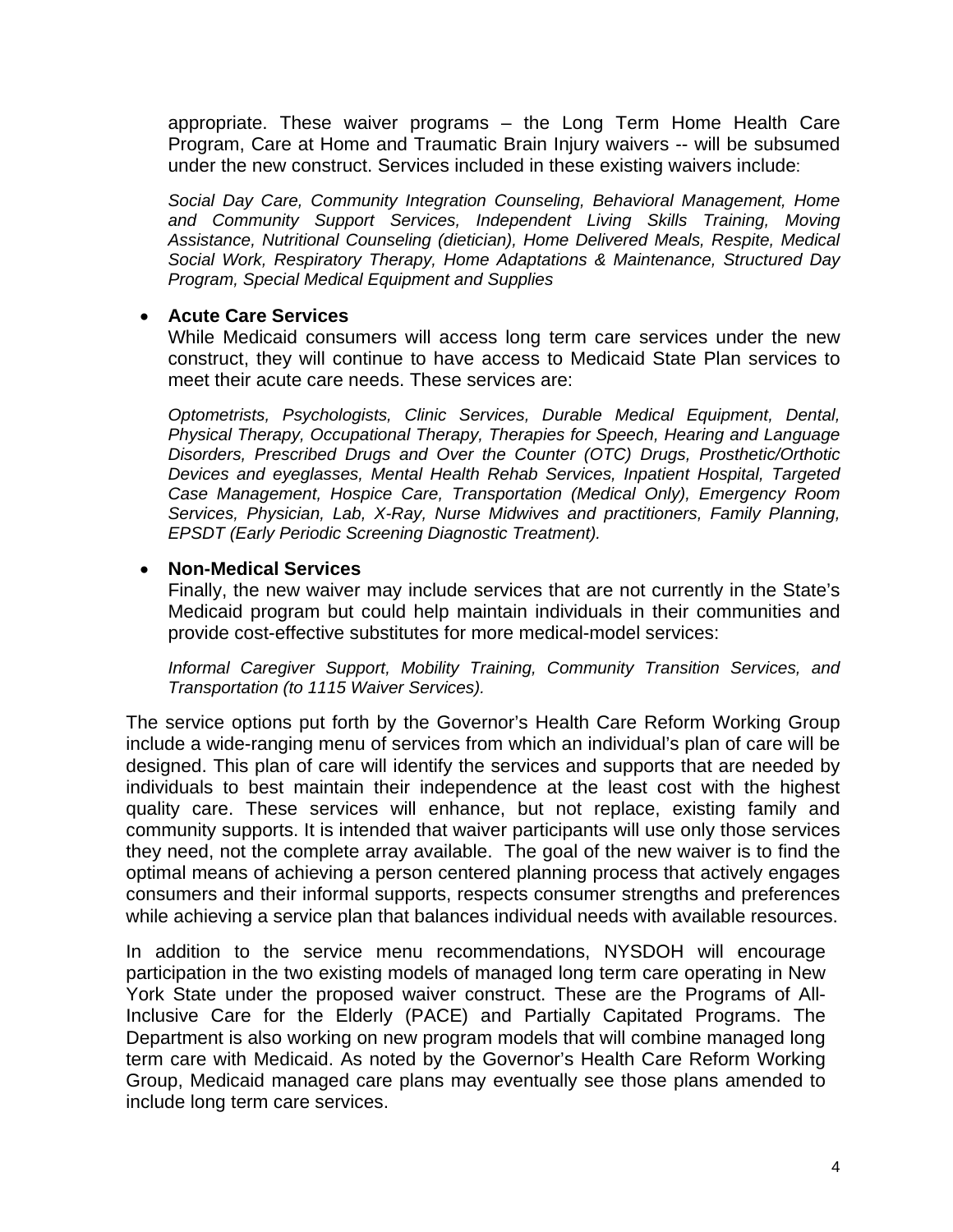## **IV. Content of Response**

These questions are designed to reflect the various components of and implementation issues related to waiver design. Please respond to the questions about the specific waiver elements as they would apply to **your region and/or your constituents**, and identify by letter/number each question you are addressing. It is recognized that respondents may have different areas of expertise and interest; however, you are encouraged to answer as many items as possible. You are also invited to suggest and comment on any other related issues not specifically outlined below.

### **A. Community Resources:**

The Department recognizes the need to address the specific responsibilities placed on the provider community. Providers are identified as anyone who provides formal or informal services or supports to a recipient of long term care. For a successful waiver program, NYSDOH acknowledges the need for workforce development and incentives, service provision independent from service coordination, community support services to assist with provider gaps, and the expanded use of informal supports. While all needed supports may not be available or appropriate to be provided under the waiver, we seek to identify and develop those support services which are critical to allow persons to remain in appropriate community settings.

- 1. How could workforce issues be addressed to develop a strong and responsive provider community?
- 2. What types of workforce incentives would produce the best outcomes?
- 3. What types of community support services (e.g. housing, transportation, vocational training, etc.,) would be most beneficial to consumers?
- 4. How would the above referenced community support services be used to appropriately fill in provider gaps?
- 5. How could we maximize the use of informal supports in this program?
- 6. How could consumer choice best be considered when choosing a service provider?
- 7. Any other comments?

### **B. Service Coordination and Management:**

The vision for a restructured long term care system includes a coordinated system of service delivery that meets consumer needs. The provision of services under the state plan and waivers have been influenced by many parties and defined at various points in time by law, regulation or policy. Certain services have evolved informally to accommodate unique circumstances. The advantage of this process is the extent to which it maximizes the expertise of those involved or fulfills needs unique to a specific population. However, this process can lead to confusion, duplication and unintended consequences.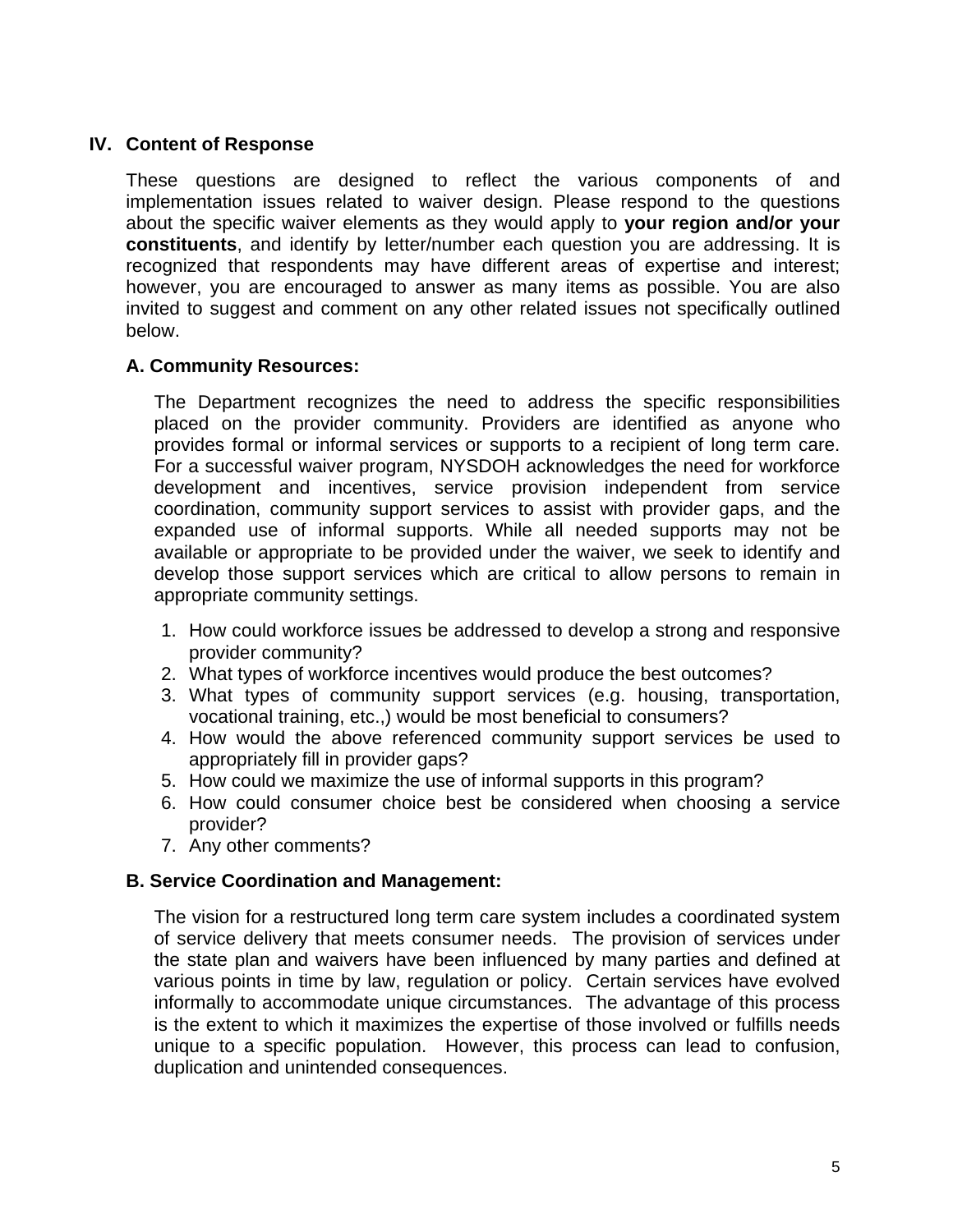- 1. What recommendations do you have for the design of service planning/case management under the new waiver?
- 2. Do you see a difference between the service planning/case management needs of individuals with intensive needs compared to those with lesser needs?
- 3. How could differences mentioned in question two be accommodated so that service planning/case management resources are used efficiently and effectively?
- 4. Since individuals may differ in whether they require medical, social or combination of both models of service planning and case management, do you have any recommendations for tailoring service planning/case management to such needs?
- 5. The long-term success of the waiver is reliant in part on the promotion of personal responsibility. The idea is to get consumers to think about and plan for their long term health needs before they require services. What are your suggestions for addressing consumer responsibilities in this process?
- 6. How can consumers be encouraged to take a proactive approach towards planning for their long term care?
- 7. Any other comments?

# **C. Long Term Care Service Programs:**

By consolidating services under one waiver, we intend to provide equitable access to necessary services and avoid the current negative silo effect of the current State Plan/ multiple waiver environments.

- 1. Of the current State Plan services (e.g. Personal Care, Consumer Directed) what changes would you recommend to improve quality or availability under the new waiver?
- 2. Of the existing Home and Community Based Services (HCBS) waiver services, which do you see as vital to include in the new waiver?
- 3. What changes would you recommend to HCBS waiver services to improve quality or availability?
- 4. Under the proposed 1115 waiver, there could be the potential for Long Term Home Health Care Program providers to expand the population they serve. How could roles and responsibilities of providers be retooled to fit a new waiver design?
- 5. What role should managed long term care play in the rebalanced long term care system?
- 6. Are you aware of other models of long term care services (i.e. best practices in other states) that you would like to see included in New York's program?
- 7. Any other comments?

# **D. System Oversight:**

Evaluation is an important component in achieving a restructured and rebalanced long term care system. Data must be collected and flow between consumers, service providers, local POE agencies, and state government. Many respondents to previous RFIs have indicated that electronic data sharing and storage is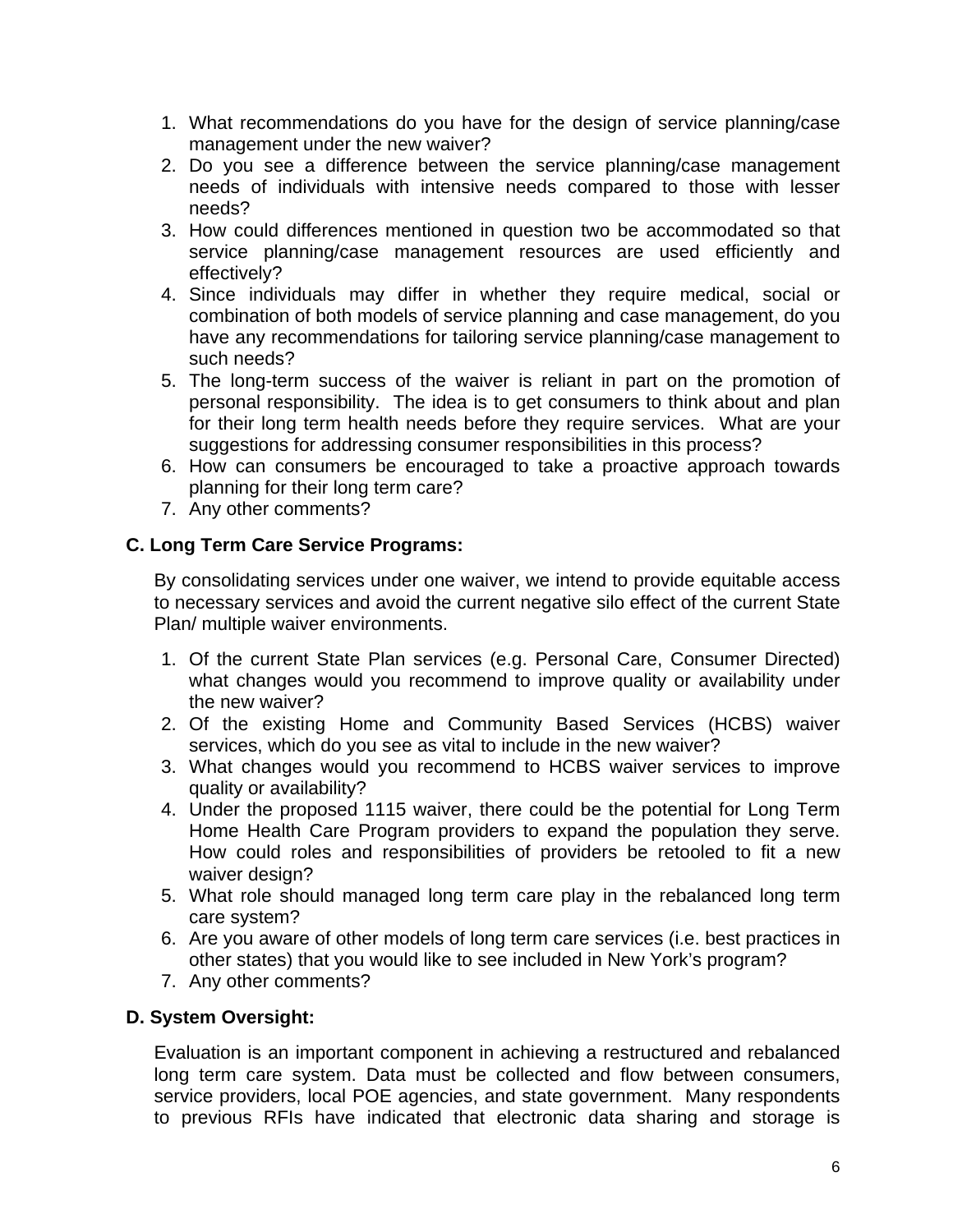essential, and that such a system should have the capacity to produce management reports, billing information, and track other areas of interest. A comprehensive and efficient system to manage evaluative functions is expected of the restructuring initiative.

- 1. What methods are most successful for collecting consumer and provider feedback (e.g. peer reviews, telephone calls, in-home surveys)?
- 2. What new or existing tools could be used to collect performance and outcome data?
- 3. Who should provide program evaluation and monitor performance standards?
- 4. How should recommendations for improvement be given back to providers and consumers?
- 5. Describe what technology issues (e.g. personnel, staff ability, infrastructure) might impact the ability to collect and monitor data?
- 6. Any other comments?

## **E. Infrastructure:**

Current Home and Community Based Services waivers differ in how they are administered. Examples of this are the Long Term Home Health Care Program (LTHHCP) and the Traumatic Brain Injury Waiver (TBI). The LTHHCP uses a partnership between local social services districts and LTHHCP providers. The TBI Waiver, as well as the soon to be implemented Nursing Home Transition and Diversion Waiver (NHTD), relies on regional NYSDOH contractors called Regional Resource Development Centers (RRDC). Each administrative structure has its advantages and disadvantages.

- 1. What administrative structure would you recommend for the new 1115 waiver?
- 2. Why do you feel the structure you are recommending best addresses the issues you have identified in your responses to the above questions?
- 3. What process for service plan review and approval would you recommend?
- 4. Any other comments?

### **F. Cost Neutrality:**

As previously mentioned, cost neutrality is a federal requirement of waiver applications. Some of the ways that cost neutrality can be achieved are:

- An individual cap (LTHHCP).
- An aggregate cap (TBI, NHTD).
- Bands individuals with similar characteristics are grouped or banded and then cost limits are developed for each band.
	- 1. How would you envision managing cost neutrality?
	- 2. Would you recommend some other model?
	- 3. If so, please describe.
	- 4. Any other comments?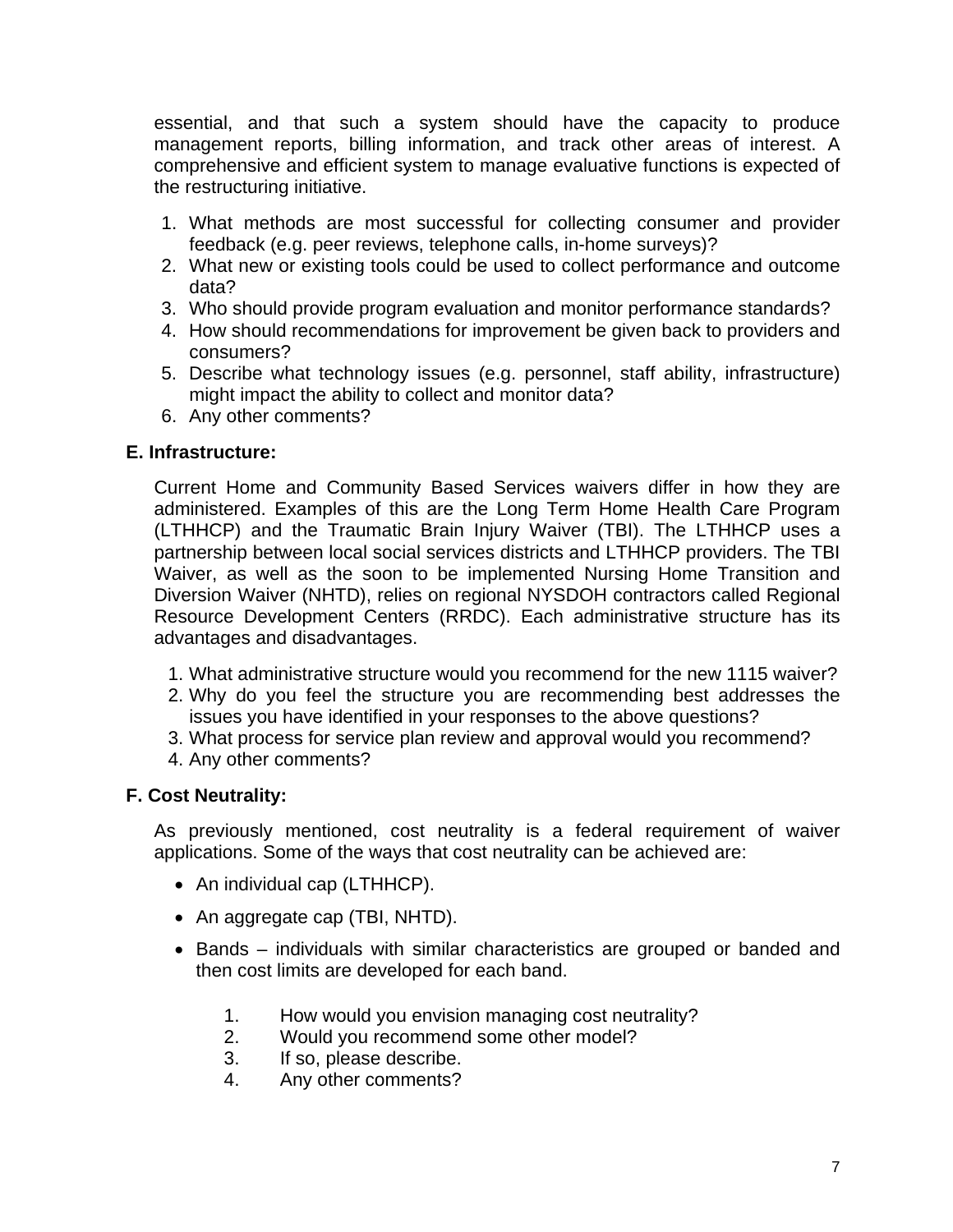## **G. Implementation**

The NYSDOH is committed to a smooth transition from the existing long term care system to a restructured 1115 waiver. Current waiver and state plan services must be reviewed to determine any changes that may be needed to support the needs of consumers in a restructured system.

- 1. How do you envision the transition from the current system to the newly reformed system taking place?
- 2. What changes to the state plan services do you see as necessary to ensure such a transition?
- 3. What changes to waiver services do you see as necessary to ensure such a transition?
- 4. Any other comments?

### **V. Submission of Responses to the RFI**

Diverse insights are critical for the development of a comprehensive waiver. All stakeholders are encouraged to respond. We greatly appreciate your efforts on this important initiative.

This RFI has been mailed to potential respondents known to NYSDOH. The Department strongly encourages the submission of your prepared response electronically using the link provided to you in your e-mail invitation. This link is unique to you. Once you have selected the link you will be directed to a site where you will be able to complete, submit, and print a copy of your response. This site will provide you with specific directions for completing an electronic response.

If you wish to share this RFI with a colleague who is interested in responding, please ask them to access the RFI through the NYSDOH website at [www.nyhealth.gov](http://www.nyhealth.gov/) [Click] Long Term Care tab]. Anyone submitting a response through the NYSDOH website will also be assigned a link unique to them. Once that link is selected, responders will be directed to a site where they will be able to complete, submit, and print a copy of their response. Directions for completing an electronic response will be provided.

The use of individual links will allow responders to save and edit a response before it is submitted. Please submit responses by **September 8, 2006.**

If you are unable to submit your response electronically, you can submit a typed response. Typed responses should be double spaced. Please complete appendix A when submitting a typed response. Please submit all typed responses by **September 8, 2006** to:

 Betty Rice, Director Division of Consumer and Local Relations Office of Medicaid Management NYS Department of Health One Commerce Plaza, Suite 826 Albany, New York 12210 Attn: Steve Fisher